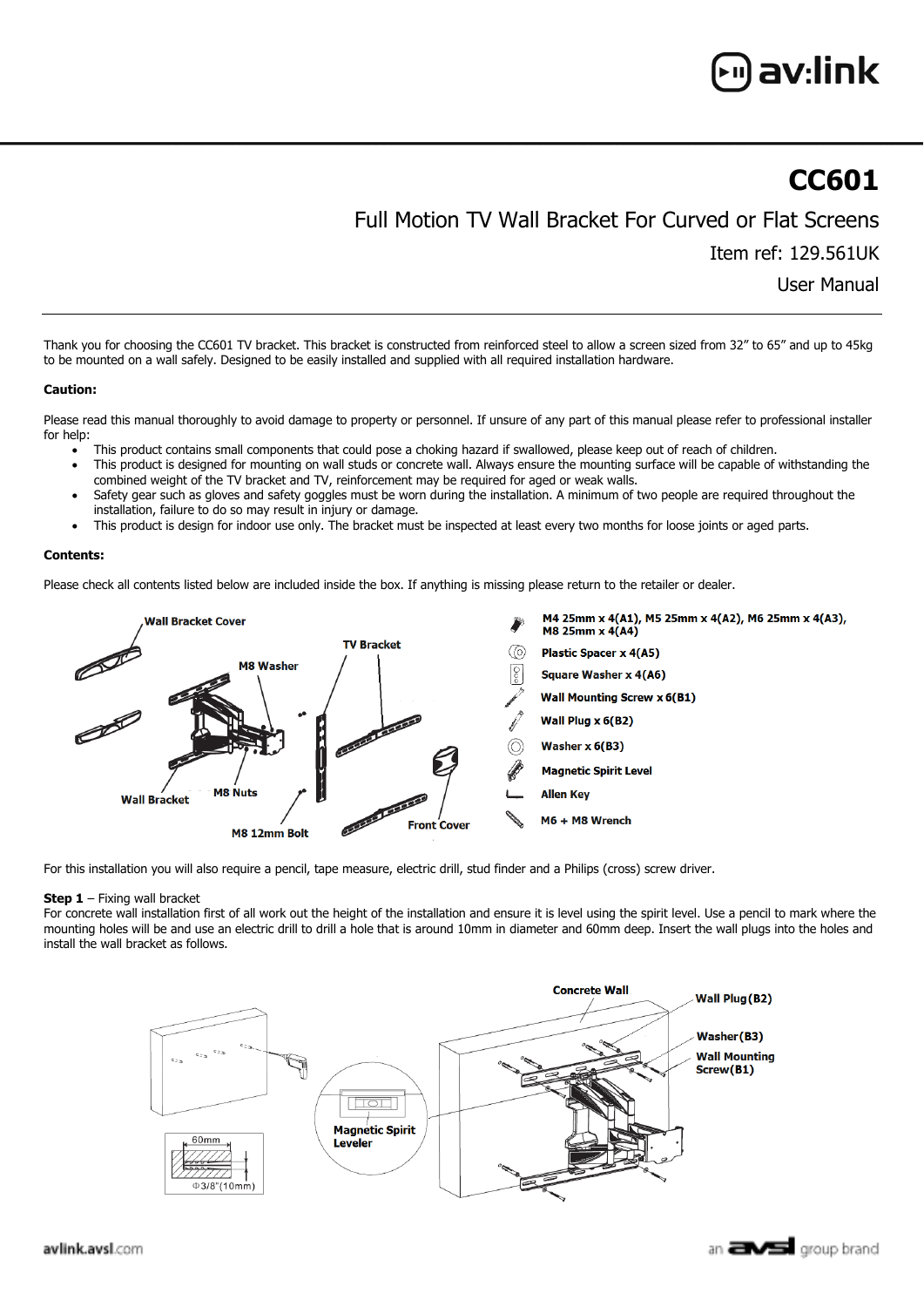

For plaster wall installation first of all find out where the wood stud is behind the wall using a stud finder. Then work out the height of the installation and ensure it is level using the spirit level. Use a pencil to mark where the mounting holes will be and use an electric drill to drill a hole that is around 5mm in diameter and 60mm deep. Install the wall bracket as follows.



**Step 2** – Assemble the TV bracket with 4 x M8 12mm bolts as show below. The spacing of the bars will depend on the VESA hole spacing on the back of your screen. They can be positioned at VESA 200, 300 or 400. After the bracket is assembled, fix it on the back of the screen as show below.



**Step 3** – Install TV on to the wall bracket.

- 1. Screw on the M8 nuts on to the on the back before slotting the screen on, this prevents the screen from falling off whilst installing.<br>2. Slot the screen and fixed bracket onto the wall bracket.
- 2. Slot the screen and fixed bracket onto the wall bracket.<br>3. Tighten the bottom M8 nut once the screen is level.
- 3. Tighten the bottom M8 nut once the screen is level.<br>4. Adjust the tension of the tilt mechanism until desired
- Adjust the tension of the tilt mechanism until desired angle is achieved.